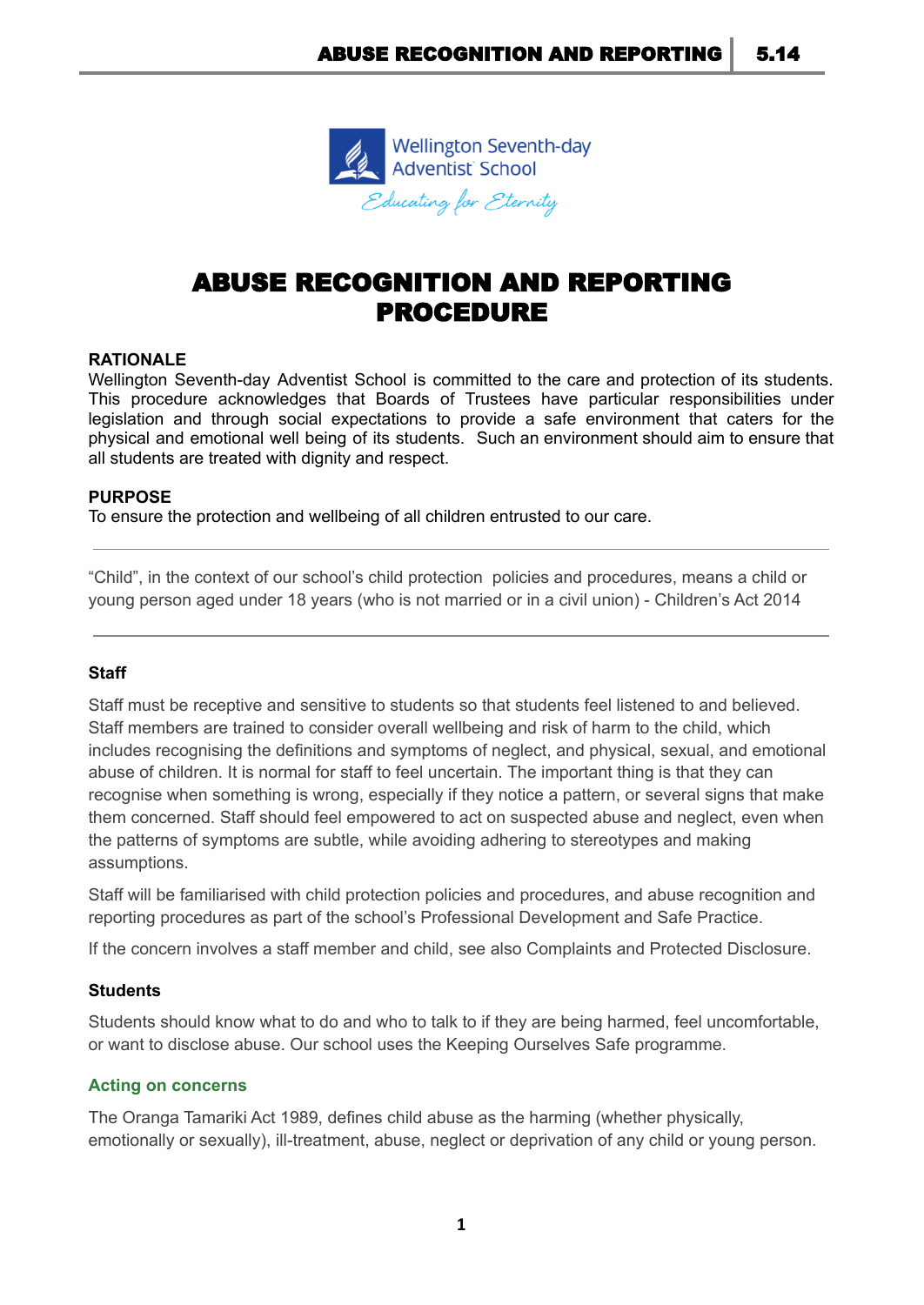- If a concern about a child doesn't amount to a suspicion of abuse or neglect, the school may choose to involve, and work with, community social service providers to identify and address the needs of the child. Our Principal and SENCo know who to contact.
- If a concern does amount to a suspicion of abuse or neglect see below.

Unless the information was disclosed or supplied in bad faith, the person making the disclosure cannot be prosecuted.

# **Responding to a child**

- If you believe a student is being abused, act immediately to ensure their safety.
- Inform the principal and agree on an appropriate course of action, in a timely manner.
- Listen to the student and reassure them, but do not make any promises or commitments that cannot be kept.
- Ensure that any information or disclosures made by the student are written down.
- Ensure the student is supported and that there is a responsible adult at the school who is available to the student throughout the investigation, and afterwards.
- Ask open-ended questions. **Do not formally interview the student**. Only obtain necessary and relevant facts. Record word-for-word what the student says. Include the date, time, and who was present, in any written notes.

# **Reporting concerns**

As above, inform the principal and agree on an appropriate course of action, in a timely manner.

Any person can make a direct referral to the Police, or Oranga Tamariki – Ministry for Children if they believe a child is being abused.

- Make a referral to Oranga Tamariki Ministry for Children:
	- for an urgent referral, call the Contact Centre 0508 EDASSIST (0508 332 774), or the Police.
	- for a non-urgent referral, follow the process on the **[Children's](https://www.orangatamariki.govt.nz/support-for-families/childrens-teams/childrens-teams-contacts/) Teams** (referrals) section of the website, or email **edassist@ot.govt.nz** if you don't use Children's Teams.
- After making the referral, get support for yourself, if needed. Schools can add extra information here about the support available to staff.
- **Deciding when and who will inform the parent(s) and/or caregiver should be determined by Oranga Tamariki – Ministry for Children and police, in consultation with the school.**
- Advise the board.

# **Storing information**

Securely store records documenting concerns, conversations, advice received, actions taken (including rationale), and any warnings issued. Keep this concern with any other concerns as records help identify patterns.

## **[Legislation](http://www.legislation.govt.nz/)**

- Children's Act 2014
- Oranga Tamariki Act 1989
- Children, Young Persons, and their Families (Oranga Tamariki) Legislation Act 2017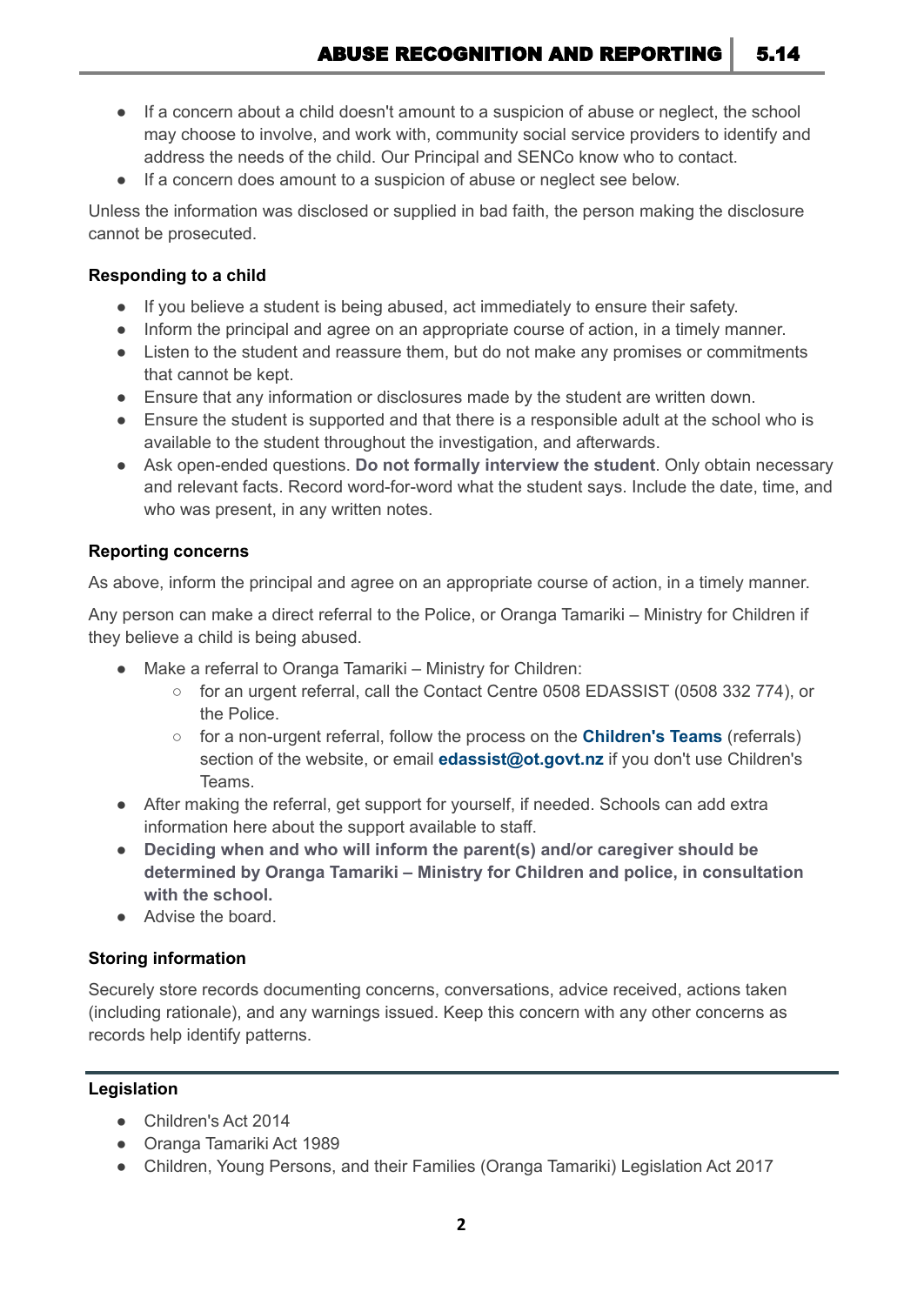## **Resources**

- **Child [Matters](http://www.childmatters.org.nz/)**
- Oranga Tamariki Ministry for Children: **[Contact](https://www.orangatamariki.govt.nz/about-us/contact-us/) Us**
- Oranga Tamariki Ministry for Children: **[Worried](https://www.orangatamariki.govt.nz/worried-about-a-child-tell-us/) about a child? Tell us**
- Ministry of Education: **Reporting [Suspected](https://www.education.govt.nz/school/health-safety-and-wellbeing/pastoral-care-and-wellbeing/reporting-suspected-abuse/) Abuse**
- Ministry of Health: **Family [Violence](http://www.health.govt.nz/our-work/preventative-health-wellness/family-violence)**
- New Zealand Police: **Keeping [Ourselves](http://www.police.govt.nz/advice/personal-and-community-advice/school-portal/resources/successful-relationships/keeping) Safe**

**Review Responsibility***: BOT H/S Person,H/S Co-ordinator , DP. & Principal*

**Date Confirmed:** 12 May 2021

**Principal:** *Karla Mitchell*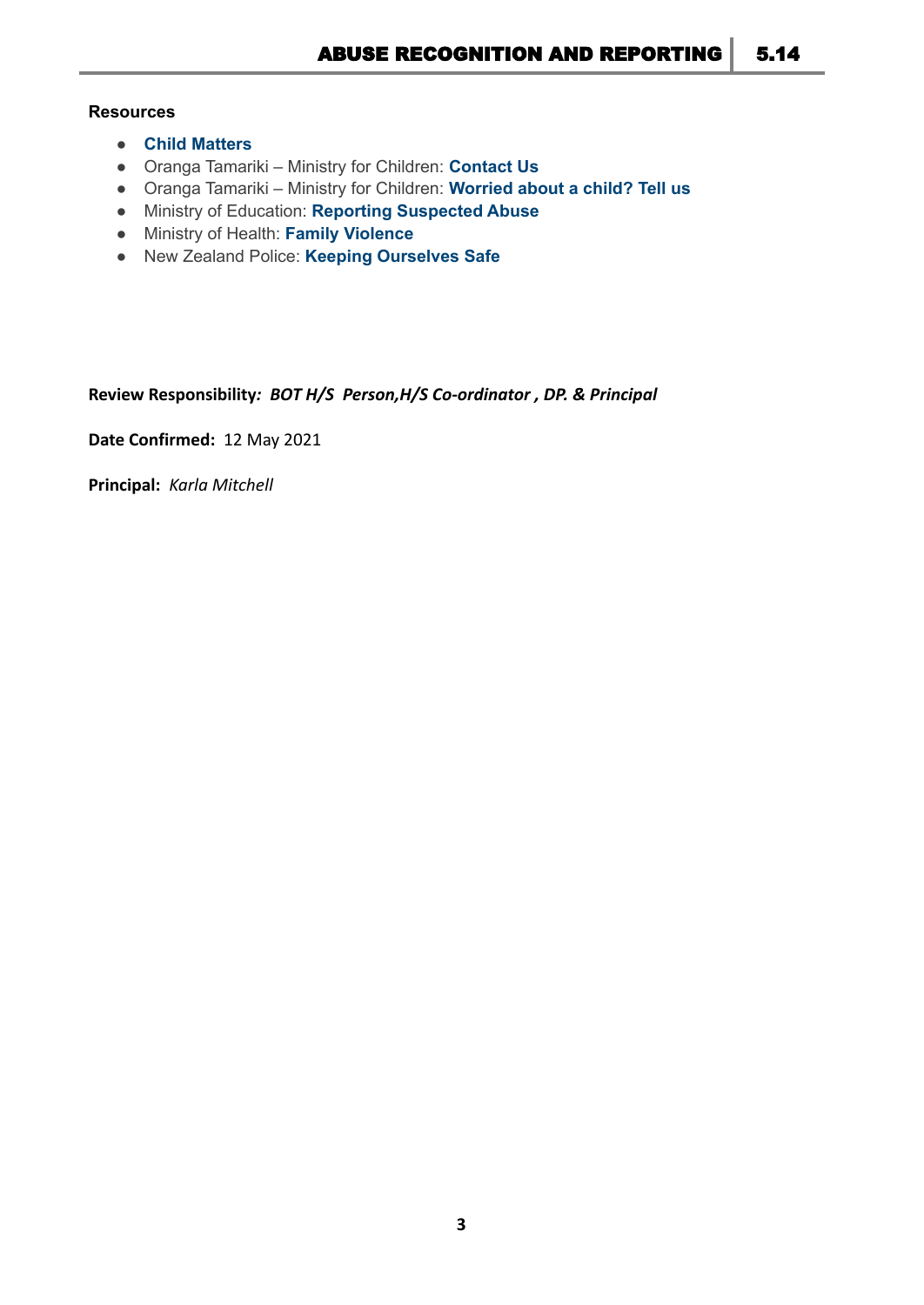## **Definitions and Indicators of Child Abuse/Neglect/Family Violence**

**These definitions are taken from Safer Organisations Safer Children: Guidelines for child protection policies to build safer organisations.**

| <b>Type of abuse Definition</b> |                                                                                                                                                            | <b>Examples</b>                                                                                                                                                                                                                                                                                                                                                                                                                                                                                                                                                                                                         |
|---------------------------------|------------------------------------------------------------------------------------------------------------------------------------------------------------|-------------------------------------------------------------------------------------------------------------------------------------------------------------------------------------------------------------------------------------------------------------------------------------------------------------------------------------------------------------------------------------------------------------------------------------------------------------------------------------------------------------------------------------------------------------------------------------------------------------------------|
| <b>Physical</b><br>abuse        | Any acts that may<br>result in the physical<br>harm of a child or<br>young person.                                                                         | It can be, but is not limited to:<br>bruising, cutting, hitting, beating,<br>biting, burning, causing abrasions,<br>strangulation, suffocation,<br>drowning, poisoning and fabricated<br>or induced illness.                                                                                                                                                                                                                                                                                                                                                                                                            |
| <b>Sexual</b><br>abuse          | Any acts that involve<br>forcing or enticing a<br>child to take part in<br>sexual activities,<br>whether or not they are<br>aware of what is<br>happening. | Sexual abuse can be, but is not<br>limited to:<br><b>Contact abuse: touching</b><br>breasts, genital/anal fondling,<br>masturbation, oral sex,<br>penetrative or non-penetrative<br>contact with the anus or<br>genitals, encouraging the child<br>to perform such acts on the<br>perpetrator or another,<br>involvement of the child in<br>activities for the purposes of<br>pornography or prostitution.<br><b>Non-contact abuse:</b><br>exhibitionism, voyeurism,<br>exposure to pornographic or<br>sexual imagery, inappropriate<br>photography or depictions of<br>sexual or suggestive<br>behaviours or comments. |
| <b>Emotional</b><br>abuse       | Any act or omission<br>that results in adverse<br>or impaired<br>psychological, social,<br>intellectual and<br>emotional functioning<br>or development.    | This can include:<br>Patterns of isolation,<br>degradation, constant<br>criticism or negative<br>comparison to others.<br>Isolating, corrupting,                                                                                                                                                                                                                                                                                                                                                                                                                                                                        |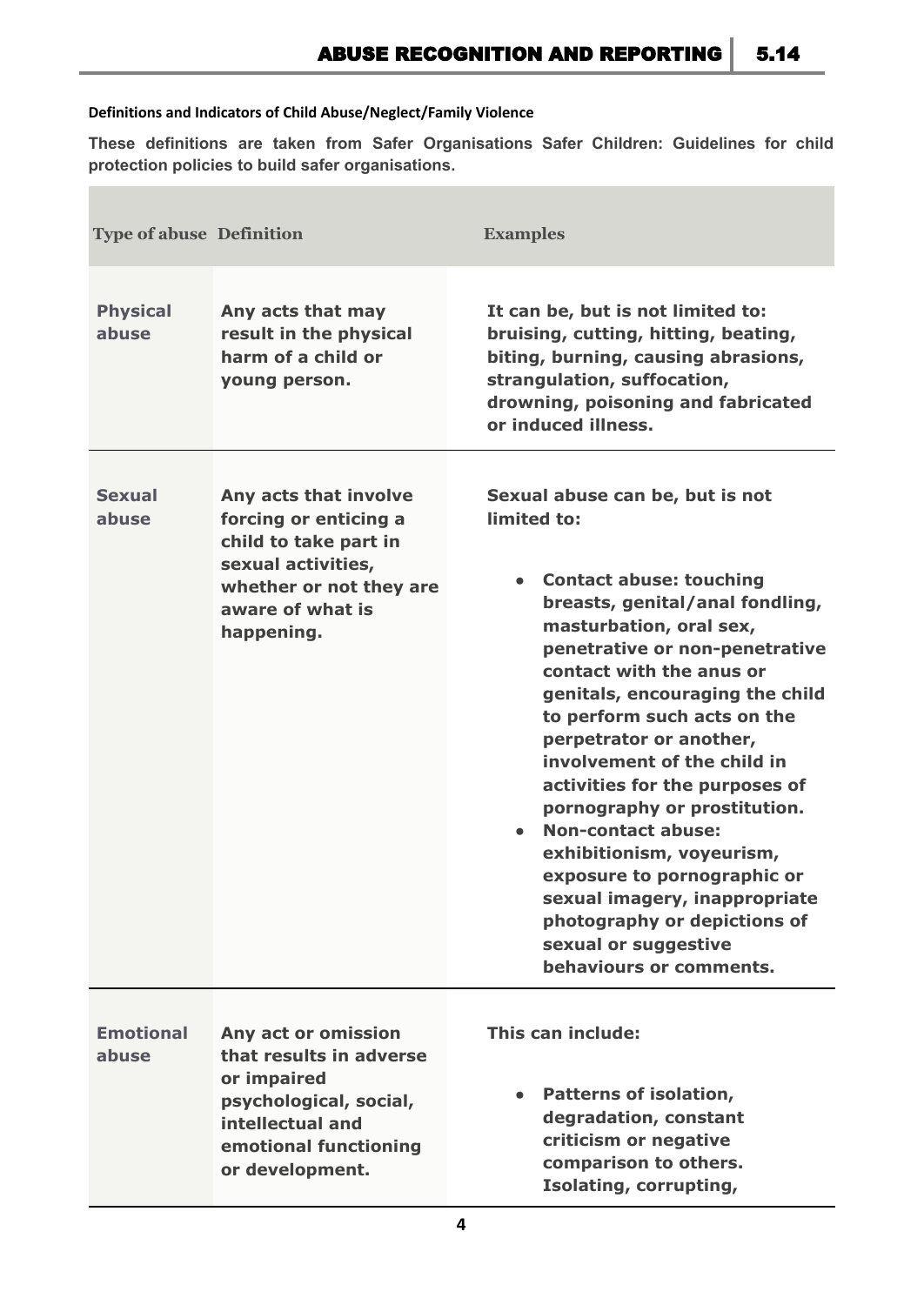|                           |                                                                                                                                                             | exploiting or terrorising a<br>child can also be emotional<br>abuse.<br>Exposure to family/whanau or<br>intimate partner violence.                                                                                                                                                                                                                                                                                                                                                                                           |
|---------------------------|-------------------------------------------------------------------------------------------------------------------------------------------------------------|------------------------------------------------------------------------------------------------------------------------------------------------------------------------------------------------------------------------------------------------------------------------------------------------------------------------------------------------------------------------------------------------------------------------------------------------------------------------------------------------------------------------------|
| <b>Neglect</b>            | <b>Neglect is the most</b><br>common form of abuse,<br>and although the<br>effects may not be as<br>obvious as physical<br>abuse, it is just as<br>serious. | <b>Neglect can be:</b><br><b>Physical (not providing the</b><br>necessities of life, like a warm<br>place, food and clothing).<br><b>Emotional (not providing</b><br>comfort, attention and love).<br><b>Neglectful supervision</b><br>(leaving children without<br>someone safe looking after<br>them).<br><b>Medical neglect (not taking</b><br>$\bullet$<br>care of health needs).<br><b>Educational neglect (allowing</b><br>chronic truancy, failure to<br>enrol in education or<br>inattention to education<br>needs). |
| <b>Family</b><br>violence | <b>Family violence is</b><br>abuse against any                                                                                                              | This can include sibling against<br>sibling, child against adult, adult                                                                                                                                                                                                                                                                                                                                                                                                                                                      |

**person whom that person is, or has been, in a domestic relationship with (NZ Family Violence Clearinghouse).**

**against child and violence by an intimate partner against the other partner (NZ Family Violence Clearinghouse; Issues Papers 3 & 4 April 2013)**